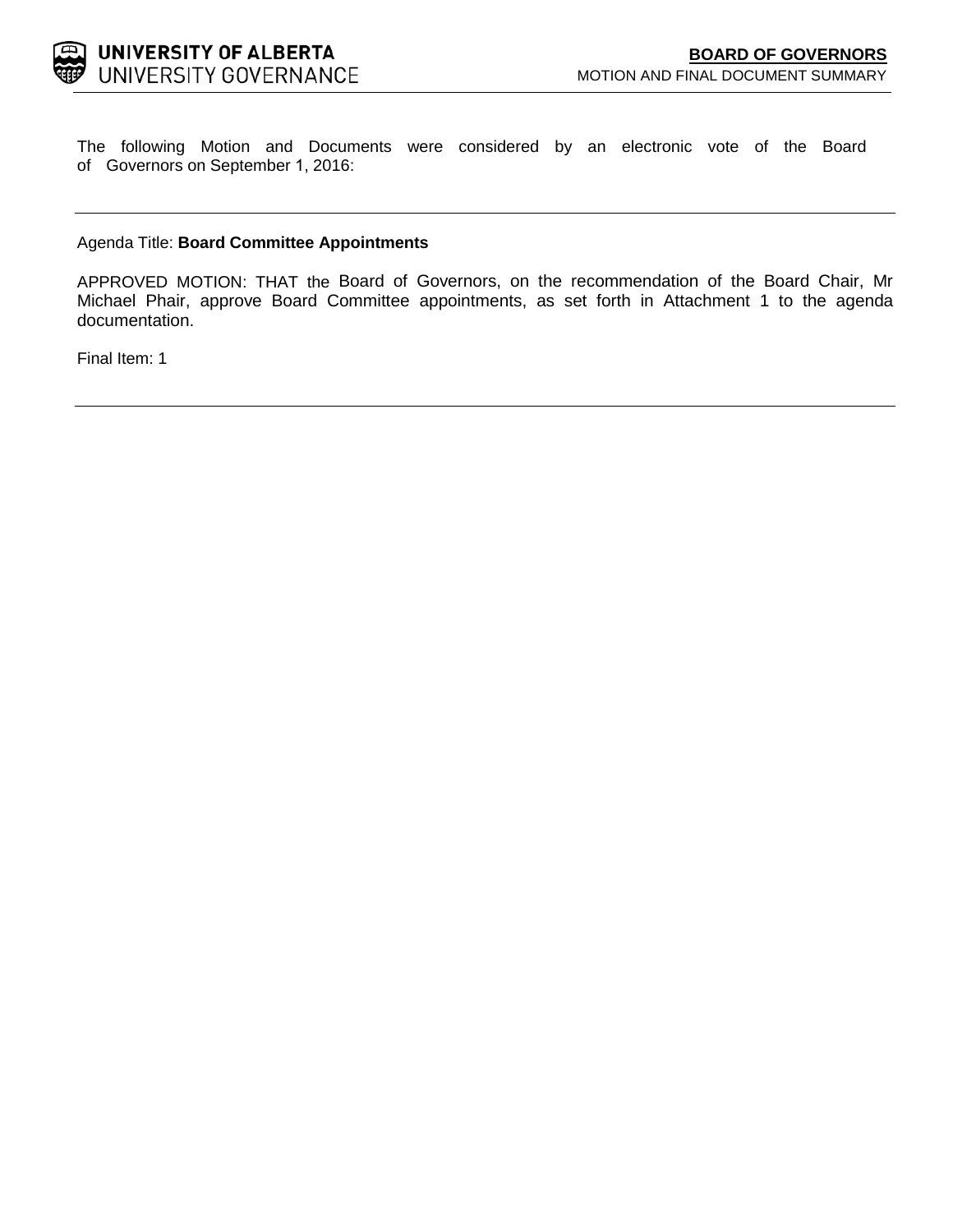<span id="page-1-0"></span>

Item No. 1a

# **OUTLINE OF ISSUE**

# Agenda Title: **Board Committee Appointments**

**Motion**: THAT the Board of Governors, on the recommendation of the Board Chair, Mr Michael Phair, approve Board Committee appointments, as set forth in Attachment 1 to the agenda documentation.

# **Item**

| <b>Action Requested</b> | $\boxtimes$ Approval Recommendation Discussion/Advice Information |
|-------------------------|-------------------------------------------------------------------|
| Proposed by             | Mr Michael Phair, Chair, Board of Governors                       |
| Presenter               | Michael Phair, Board Chair                                        |
| Subject                 | Appointments to Board Committees                                  |

# **Details**

| Responsibility                  | Chair of the Board of Governors                                       |
|---------------------------------|-----------------------------------------------------------------------|
| The Purpose of the Proposal is  | To make adjustments to appointment roster to the Board Committees, to |
| (please be specific)            | reflect the appointment of new Board members and the upcoming term    |
|                                 | end of others.                                                        |
| The Impact of the Proposal is   | To ensure that the Committees' membership reflects the appropriate    |
|                                 | Terms of Reference and Board of Governors' membership roster.         |
| Replaces/Revises (eg, policies, | Replaces the 2016-2017 Committee Membership List approved by the      |
| resolutions)                    | Board on June 17, 2016.                                               |
| Timeline/Implementation Date    | Effective upon approval                                               |
| <b>Estimated Cost</b>           | n/a                                                                   |
| Sources of Funding              | n/a                                                                   |
| <b>Notes</b>                    | The Board of Governors annually reviews the recommendations of the    |
|                                 | Board Chair for appointments to Board Standing and Other Committees.  |
|                                 | Other appointments are made as required.                              |

# **Alignment/Compliance**

| Alignment with Guiding                                                   | Mandates and Roles for the Board of Governors, Dare to Discover,                                                                                                                                                                                                                                           |
|--------------------------------------------------------------------------|------------------------------------------------------------------------------------------------------------------------------------------------------------------------------------------------------------------------------------------------------------------------------------------------------------|
| <b>Documents</b>                                                         | Comprehensive Institutional Plan                                                                                                                                                                                                                                                                           |
| Compliance with Legislation,                                             | The Board's General Terms of Reference for Board Standing                                                                                                                                                                                                                                                  |
| Policy and/or Procedure                                                  | Committees, Sections 3 and 4 state:                                                                                                                                                                                                                                                                        |
| Relevant to the Proposal                                                 |                                                                                                                                                                                                                                                                                                            |
| (please quote legislation and<br>include identifying section<br>numbers) | A member of a Committee shall be appointed by the Board for a term<br>З.<br>commencing on a date selected by the Board and expiring on the earliest<br>of:                                                                                                                                                 |
|                                                                          | the effective date of the resignation of that member from the Board;<br>(i)<br>the effective date of the resignation of that member from that<br>(ii)<br>Committee;<br>(iii) a date selected by the Board;                                                                                                 |
|                                                                          | (iv) the expiry date of the term of the appointment of a non-Board member<br>to the Committee; and                                                                                                                                                                                                         |
|                                                                          | (v) the effective date of a general appointment of all members to that<br>committee (ordinarily the first Board meeting in June).                                                                                                                                                                          |
|                                                                          | A member of a Committee is eligible to be reappointed to that Committee.                                                                                                                                                                                                                                   |
|                                                                          | There shall be members of each Committee who are Board members; non-<br>4.<br>Board members may be drawn from the University Senate and elsewhere<br>within the University or from the community as the Board considers may be<br>appropriate or as may be provided in the Committee's terms of reference. |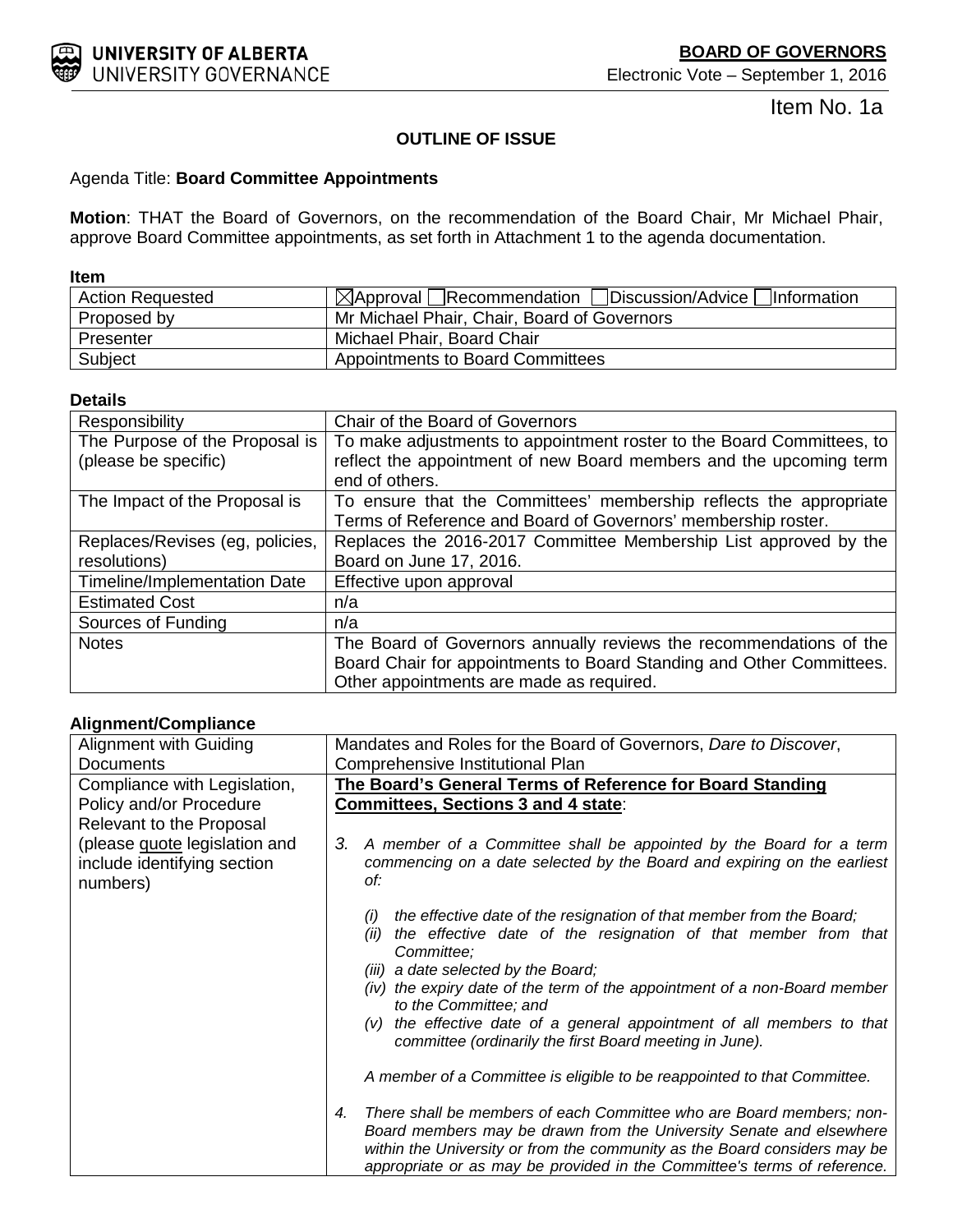

# **BOARD OF GOVERNORS**

Electronic Vote – September 1, 2016

# Item No. 1a

**Routing** (Include meeting dates)

| <b>Consultative Route</b>      | <b>Board Chair</b>                                   |
|--------------------------------|------------------------------------------------------|
| (parties who have seen the     | <b>Board Committee Chairs</b>                        |
| proposal and in what capacity) | University Governance                                |
| Approval Route (Governance)    | Board of Governors, September 1, 2016 (for approval) |
| <b>Final Approver</b>          | Board of Governors, September 1, 2016                |

Attachment:

- 1. Proposed 2016-2017 Board of Governors Committee Membership (1 page) for approval
- 2. Excerpts from Board of Governors Committees' Terms of Reference re committee composition (7 pages)

*Prepared by:* Juli Zinken, Board Secretary and Manager of Board Services, University Governance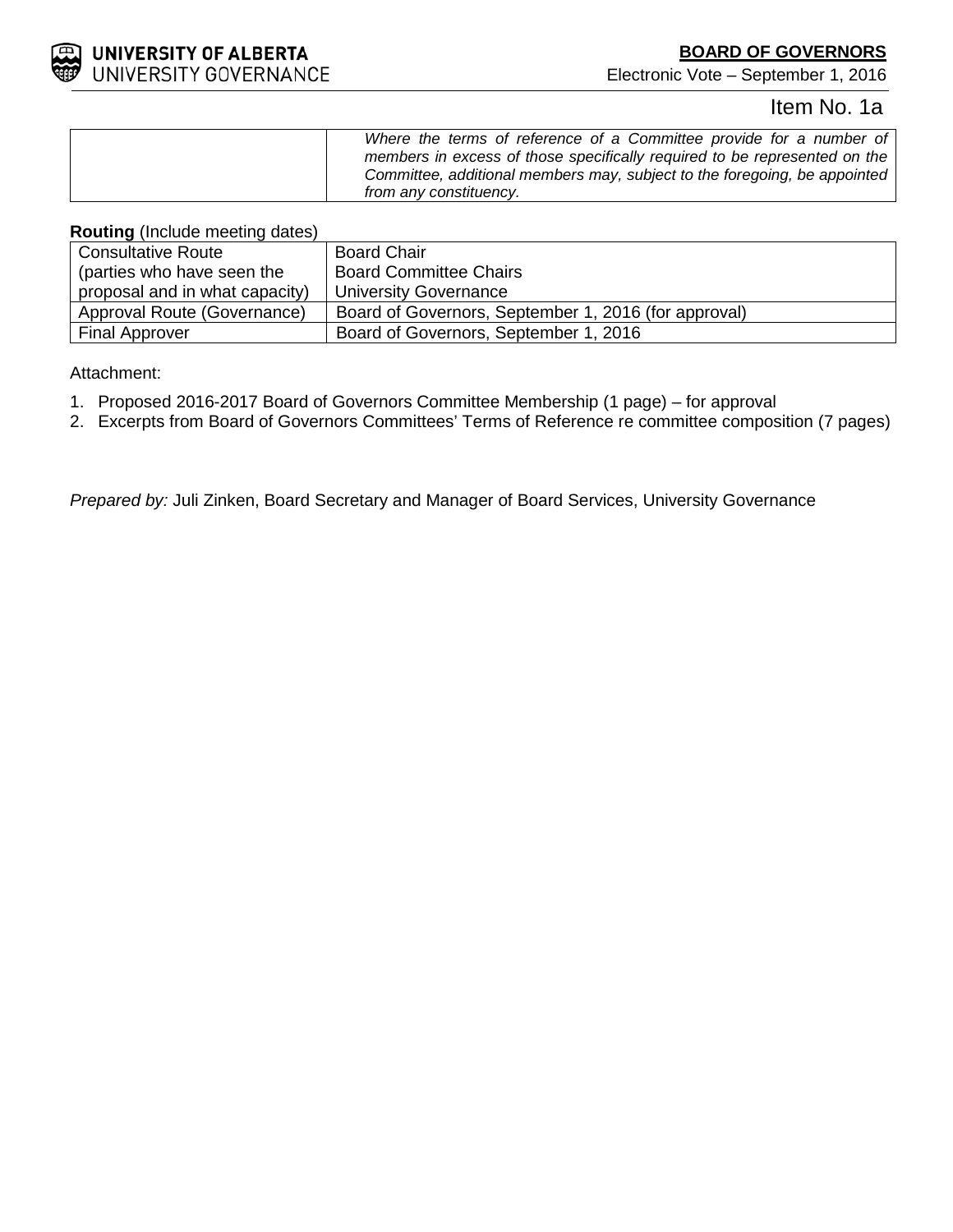

#### **AUDIT COMMITTEE**

Chair: Dick Wilson (Acting) Vice-Chair: Dick Wilson \*Jon Chia (June 30, 2018) Shenaz Jeraj \*Barry Kaiser (June 30, 2019) \*Stuart Lee (August 30, 2019) Nizar Somji

#### **FINANCE & PROPERTY COMMITTEE**

Chair: Dick Wilson Vice-Chair Steven LePoole <vacant> (effective Oct 24, 2016) Faiza Billo \*Robert Borelli (June 30, 2017) David Cooper Sarah Ficko Barry James Fahim Rahman Glenn Stowkowy

#### **HUMAN RESOURCES & COMPENSATION COMMITTEE**

Chair: James Heelan Vice-Chair: <vacant> Shenaz Jeraj Ray Muzyka \*Robert Teskey (June 30, 2019) Dick Wilson

#### **INVESTMENT COMMITTEE**

Chair: \*Dave Lawson (June 30, 2017) Vice-Chair: \*Jim Drinkwater (June 30, 2019) \*Derek Broderson (June 30, 2019) \*John Butler (June 30, 2019) \*Gordon Clanachan (June 30, 2019) James Heelan \*Allister McPherson (June 30, 2017) \*Sandy McPherson (June 30, 2018) \*Peter Pontikes (June 30, 2019) <vacant>

\* *Denotes External Member on a Board Committee*

#### **LEARNING AND DISCOVERY COMMITTEE**

| Chair:      | Shenaz Jeraj    |
|-------------|-----------------|
| Vice-Chair: | Ray Muzyka      |
|             | Sarah Ficko     |
|             | LeRoy Johnson   |
|             | Rob Parks       |
|             | Fahim Rahman    |
|             | Jeremy Richards |

#### **SAFETY, HEALTH & ENVIRONMENT COMMITTEE**

| Chair:      | <b>Steven LePoole</b> *Gordon Winkel (June 30, 2019) (effective Oct 24, 2016) |
|-------------|-------------------------------------------------------------------------------|
| Vice-Chair: | *Gordon Winkel (June 30, 2019) <vacant> (effective Oct 24, 2016)</vacant>     |
|             | Faiza Billo                                                                   |
|             | Colin Champagne                                                               |
|             | David Cooper                                                                  |
|             | *Dave Ferro (December 13, 2016)                                               |
|             | Sarah Ficko                                                                   |
|             | LeRoy Johnson                                                                 |
|             | *William Lau (June 30, 2017)                                                  |
|             | <b>Glenn Stowkowy</b>                                                         |
|             |                                                                               |

#### **UNIVERSITY RELATIONS COMMITTEE**

| Chair:      | Rob Parks                    |
|-------------|------------------------------|
| Vice-Chair: | $<$ vacant $>$               |
|             | Faiza Billo                  |
|             | Colin Champagne              |
|             | Sarah Ficko                  |
|             | <b>Barry James</b>           |
|             | LeRoy Johnson                |
|             | *Catrin Owen (June 30, 2017) |
|             | Jeremy Richards              |
|             | Nizar Somji                  |
|             | * <vacant></vacant>          |

#### *Ex Officio* **Members on all Board Committees**:

Michael Phair, Board Chair Douglas Stollery, Chancellor David Turpin, President

#### **BOARD REPRESENTATION ON UNIVERSITY COMMITTEES**

Senate: Shenaz Jeraj, <vacant> Edmonton Community Foundation Nominating Committee: Rob Parks (to June 30, 2017) University Properties Trust Board of Directors: <vacant>, <vacant>

#### Approved by the Board of Governors: June 17, 2016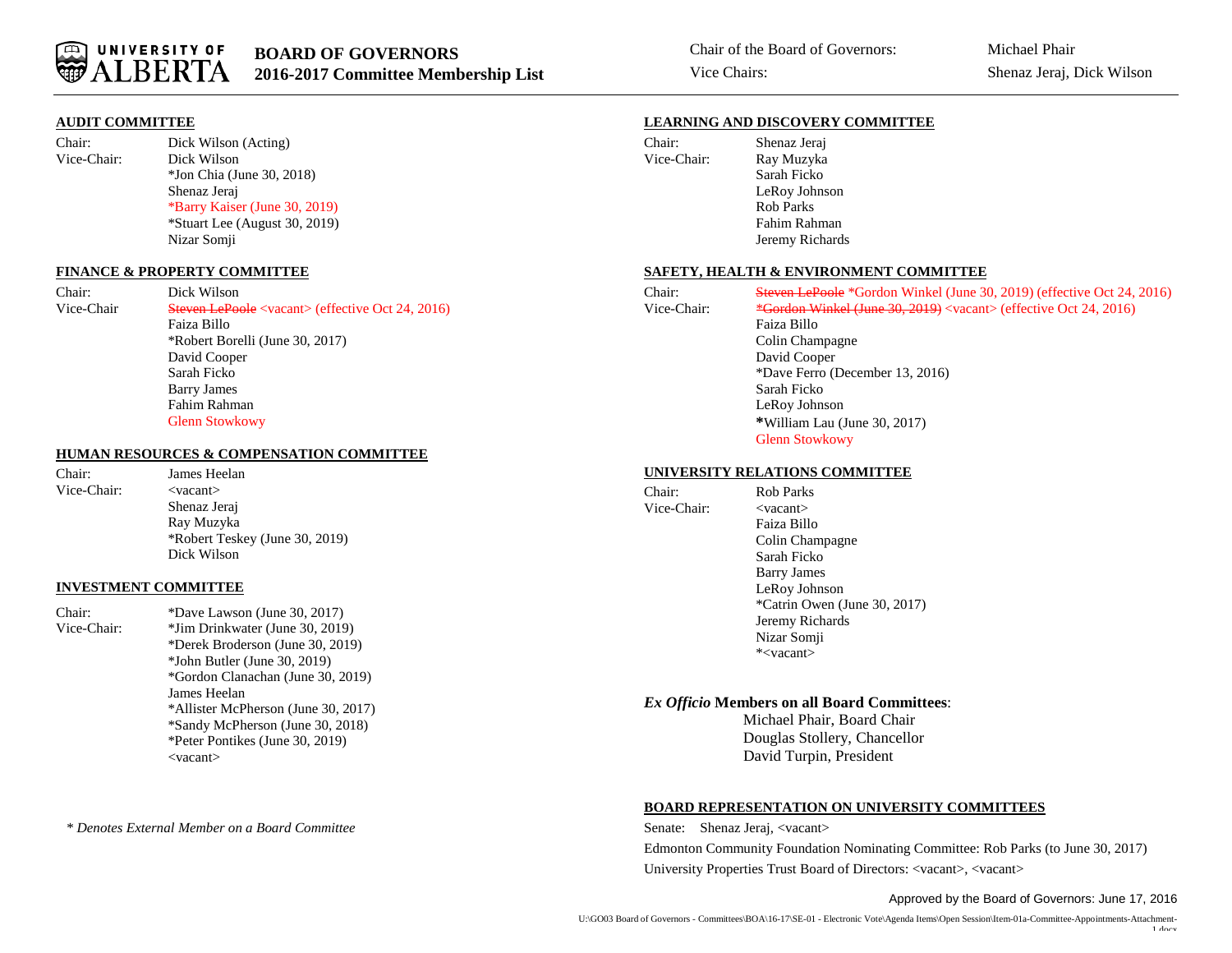# **Audit Committee**

# COMPOSITION OF COMMITTEE

- (a) Voting Members appointed by the Board (Ordinarily a maximum of 12)
	- (1) At least 2 Board members from the membership categories identified by the Alberta *Post-Secondary Learning Act* (the Act) as general public, alumni and senate ; and
	- (2) At least 2, but no more than 8, members of the general public (3) The Board Chair, by virtue of office
	- (3) The Board Chair, by virtue of office<br>(4) The Chancellor, by virtue of office
	- The Chancellor, by virtue of office
- (b) No member of the staff (academic or non-academic) nor any student of the University shall sit as a member of the Committee.
- (c) One member of the Committee shall also serve on the Board Finance and Property Committee.
- (d) The Board of Governors shall appoint the Committee Chair from the Committee membership category 2(a)(1), upon the recommendation of the Board Chair
- (e) The Committee appoints the Committee Vice-Chair from the Committee membership category Section 2a(1) of these Terms of Reference, upon the recommendation of the Board Chair and the Committee Chair. The Vice-Chair undertakes and discharges all duties of the Chair in the absence of the Chair.
- (f) A quorum of the Committee shall be 50% of the members listed in  $2(a)(i)$  and (ii) of the Terms of Reference, one of whom must be a Board Member.
- (g) The majority of members of the audit committee should be financially literate and at least three members should have accounting or related financial expertise. Financial literacy requirements that may be considered include:
	- i. The ability to read, comprehend and analyze the financial statements and the notes to the financial statements.
	- ii. The ability to understand accounting policies, estimates and judgments when these are explained by management and the external auditor.
	- iii. An understanding of the business of the University and any unique features that may impact the accounting policies.
	- iv. Knowledge and understanding of the strategies that the University has adopted, especially the risks inherent with new strategies.
	- v. An ability to understand the University's risk environment.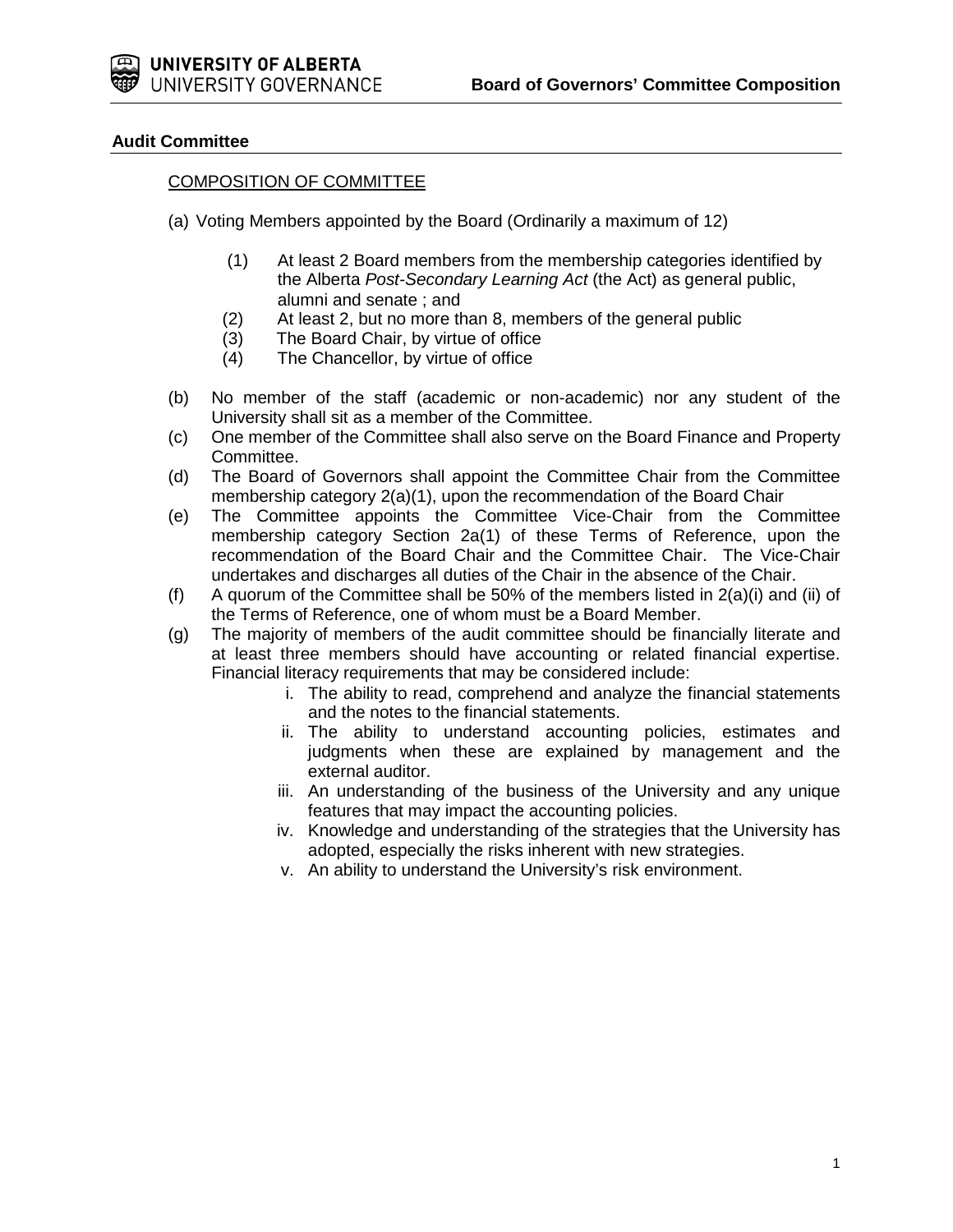# **Finance and Property Committee**

# 1. COMPOSITION OF THE COMMITTEE

- a) Voting Members appointed by the Board (ordinarily a maximum of 11 voting members):
	- (1) Two Board members from the membership categories identified by the *Alberta Post-Secondary Learning Act* (*the Act*) as *general public, alumni* and *Senate*
	- (2) A Board member from the membership category identified by the Act as *academic staff of the University*
	- (3) A Board member from the membership category identified by the Act as *nonacademic staff of the University*
	- (4) Two Board members from the membership category identified by the Act as *students nominated by the council of the students association* or as *graduate student nominated by the council of the association*
	- (5) One other member of the Board of Governors
	- (6) A member of the general public with specific expertise in a field of interest to the **Committee**
	- (7) The Board Chair, by virtue of office
	- (8) The President and Vice-Chancellor, by virtue of office
	- (9) The Chancellor, by virtue of office
- c) One of the members from the Board's constituencies of general public, or the Senate or the Alumni Association who is a member of the Committee shall also serve as a member of the Audit Committee.
- d) The Board of Governors shall appoint the Committee Chair from the Committee membership category 2(a)(1), upon the recommendation of the Board Chair.
- e) The Committee shall designate the Vice-Chair from the Committee membership upon the recommendation of the Board Chair and the Committee Chair. The Vice-Chair undertakes and discharges all duties of the Chair in the absence of the Chair.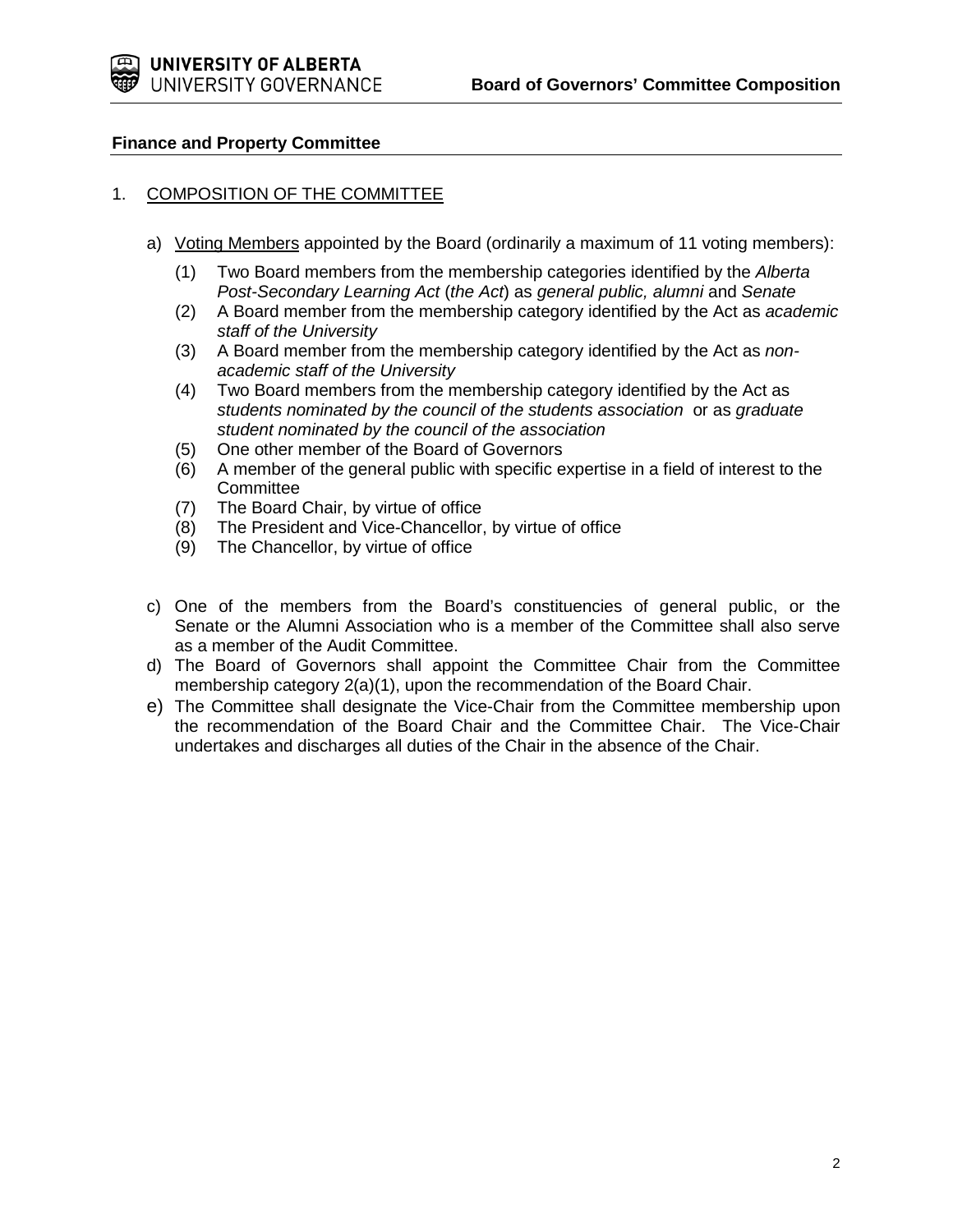

# **Human Resources and Compensation Committee**

# 2. COMPOSITION OF COMMITTEE

- (a) Voting Members appointed by the Board (ordinarily a maximum of 10 voting members):
	- (1) Up to six Board members from the membership categories identified by the Alberta Post-Secondary Learning Act (the Act) as general public, alumni and senate. There shall be no board members on this committee representing academic staff, non-academic staff or students
	- (2) If required, a member of the general public with specific expertise in a field of interest to the Committee, to ensure the committee has the appropriate balance of skills and competencies;
	- (3) The Board Chair, by virtue of office
	- (4) The President and Vice-Chancellor, by virtue of office
	- (5) The Chancellor, by virtue of office
- (b) The Board of Governors shall appoint the Committee Chair from the Committee membership category 2(a)(1), upon the recommendation of the Board Chair.
- (c) The Committee shall designate the Vice-Chair from the Committee membership upon the recommendation of the Board Chair and the Committee Chair. The Vice-Chair undertakes and discharges all duties of the Chair in the absence of the Chair.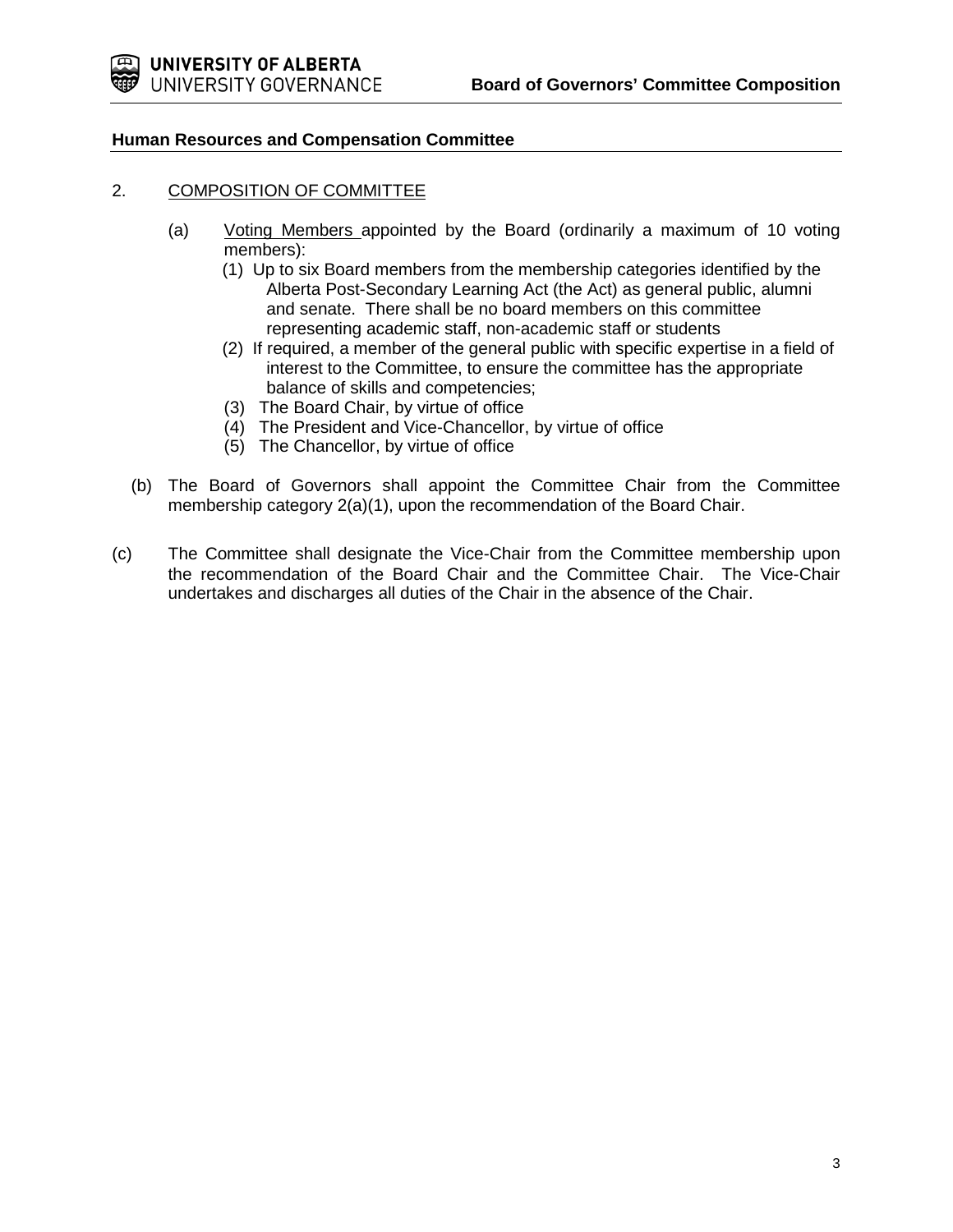

### **Investment Committee**

### COMPOSITION OF COMMITTEE

- a) Voting Members appointed by the Board (ordinarily a maximum of 13 voting members)
	- (1) Two Board members from the membership categories identified by the *Alberta Post-Secondary Learning Act* (*the Act*) as *general public, alumni* and *Senate* subject to 2 (c) below
	- (2) Three to eight members of the general public
	- (3) The Board Chair, by virtue of office
	- (4) The President and Vice-Chancellor, by virtue of office
	- (5) The Chancellor, by virtue of office
- c) No member of the staff (academic or non-academic) nor any student of the University shall sit as a member of the Committee.
- d) The Board of Governors shall appoint the Committee Chair from the Committee membership category 2(a)(1) or 2(a)(2), upon the recommendation of the Board Chair.
- e) The Committee shall designate the Vice-Chair from the Committee membership upon the recommendation of the Board Chair and the Committee Chair. The Vice-Chair undertakes and discharges all duties of the Chair in the absence of the Chair.
- f) A skills/competency matrix of the membership will be maintained to assist the Board of Governors in the appointment of Voting Members.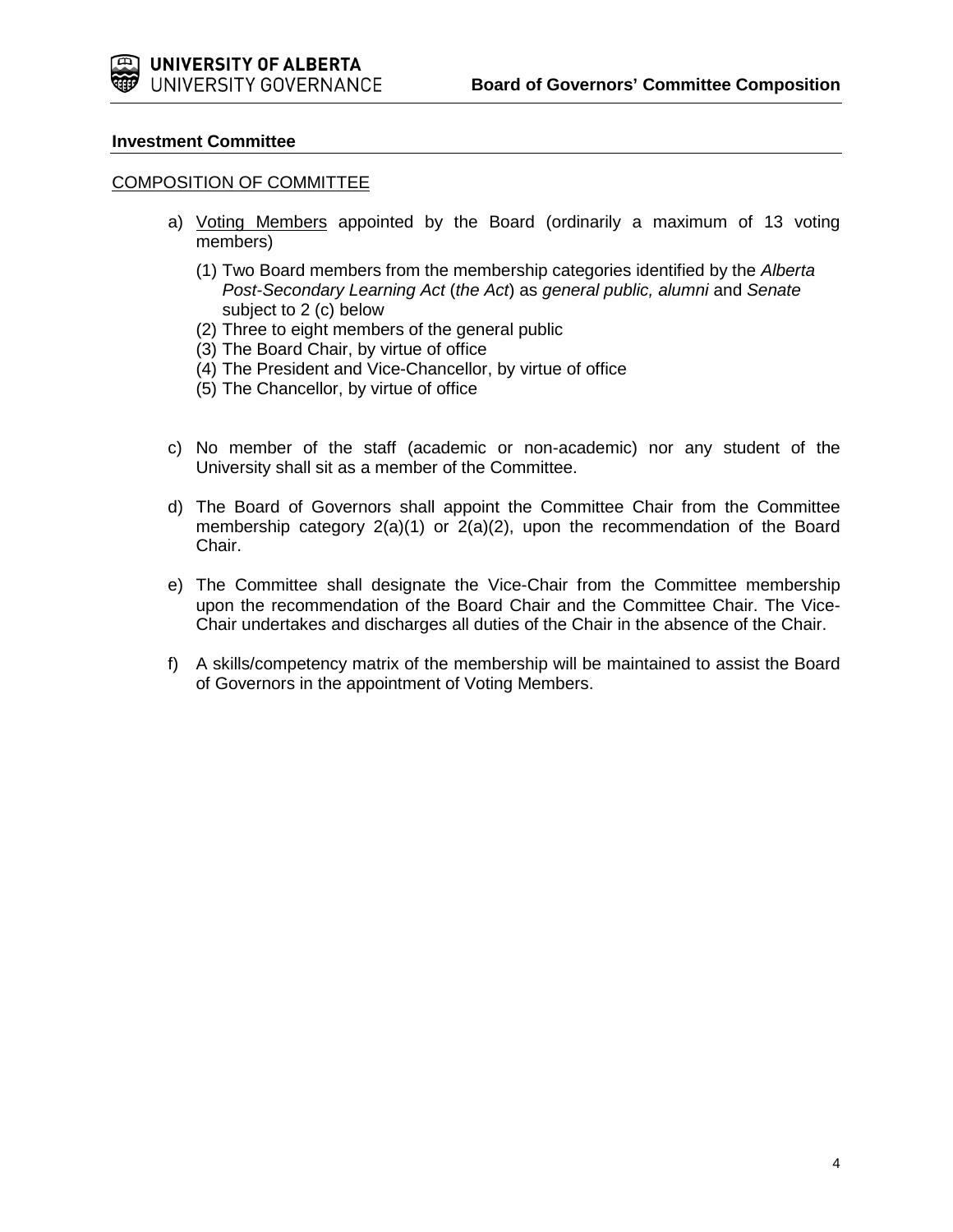# **Learning and Discovery Committee**

### 2. COMPOSITION OF THE COMMITTEE

- a) Voting Members appointed by the Board (ordinarily a maximum of 10 voting members)
	- i) A Board member from the membership category identified by the Post-Secondary Learning Act (*the Act*) as *academic staff of the University*;
	- ii) A Board member from the membership category identified by the Act *as an undergraduate* s*tudent nominated by the council of the undergraduate student association*;
	- iii) A Board member from the membership category identified by the Act as a *graduate student nominated by the council of the graduate student association;*
	- iv) Four Board members from the membership categories identified by the Act as general public, alumni and senate;
	- v) The Board Chair, by virtue of office
	- vi) The President and Vice-Chancellor, by virtue of office
	- vii) The Chancellor, by virtue of office
- b) The Board of Governors shall appoint the Committee Chair from the Committee membership category 2 a) iv), upon recommendation of the Board Chair,
- c) The Committee shall designate the Vice-Chair from the Committee membership upon the recommendation of the Board Chair and the Committee Chair. The Vice-Chair undertakes and discharges all duties of the Chair in the absence of the Chair.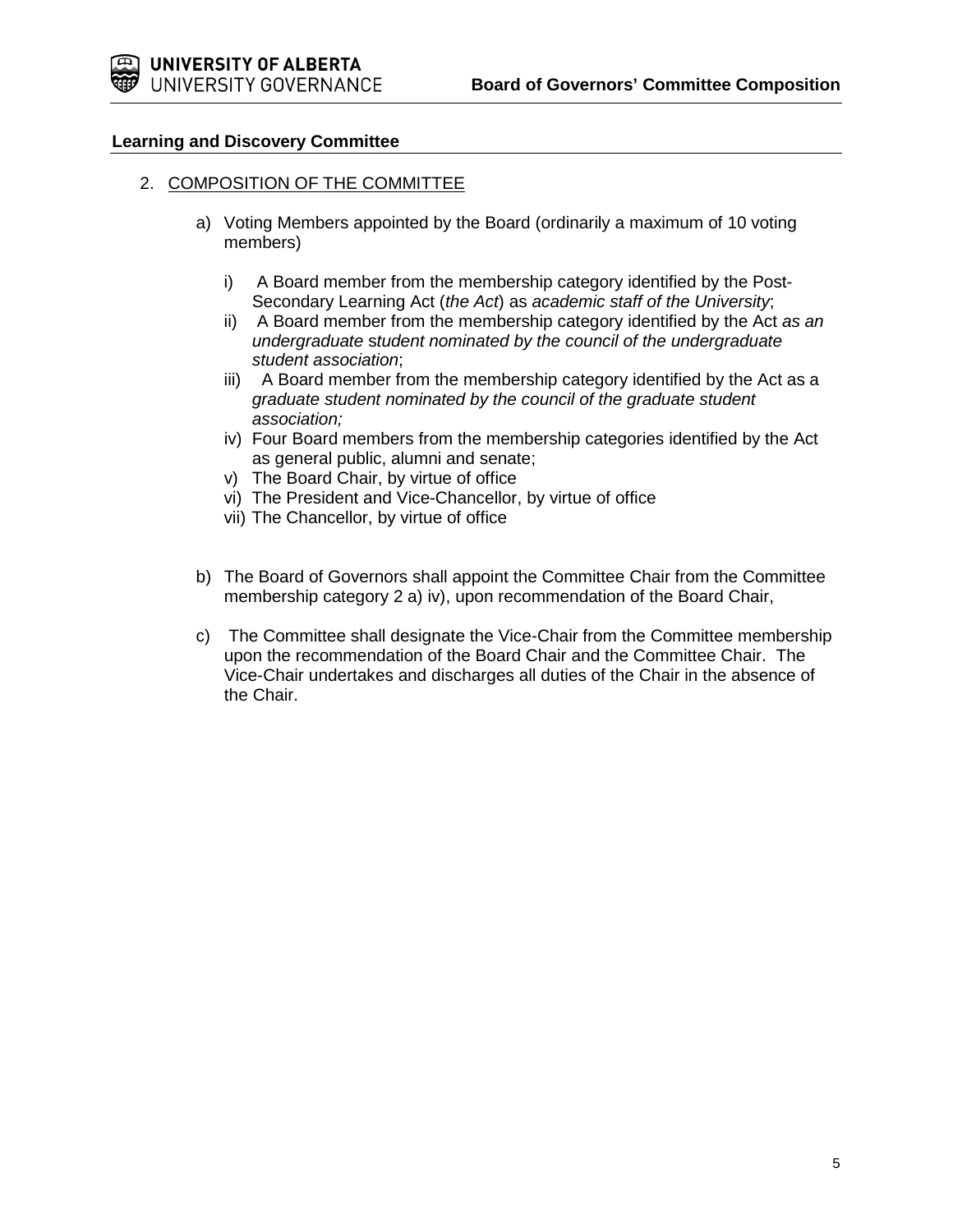# **Safety, Health and Environment Committee**

# 1. COMPOSITION OF COMMITTEE

- b) Voting Members appointed by the Board (ordinarily a maximum of 12 voting members)
	- (1) Two Board members from the membership categories identified by the *Alberta Post-Secondary Learning Act* (*the Act*) as *general public, alumni* and *Senate*
	- (2) A Board member from the membership category identified by the Act as *academic staff of the University*
	- (3) A Board member or designate from the membership category identified by the Act as *students nominated by the council of the students association*
	- (4) A Board member or designate from the membership category identified by the Act as *graduate student nominated by the council of the association*
	- (5) Board member or designate from the membership category identified by the Act as *member of the non-academic staff*
	- (6) Two members of the general public with specific expertise in the area of environmental health and safety.
	- (7) A member of the general public with specific expertise in the area of non-clinical community health
	- (8) The Board Chair, by virtue of office
	- (9) The President and Vice-Chancellor, by virtue of office
	- (10) The Chancellor, by virtue of office
- c) The Board of Governors shall appoint the Committee Chair from the Committee membership category 2(a)(1), upon the recommendation of the Board Chair.
- d) The Committee shall designate the Vice-Chair from the Committee membership upon the recommendation of the Board Chair and the Committee Chair. The Vice-Chair undertakes and discharges all duties of the Chair in the absence of the Chair.